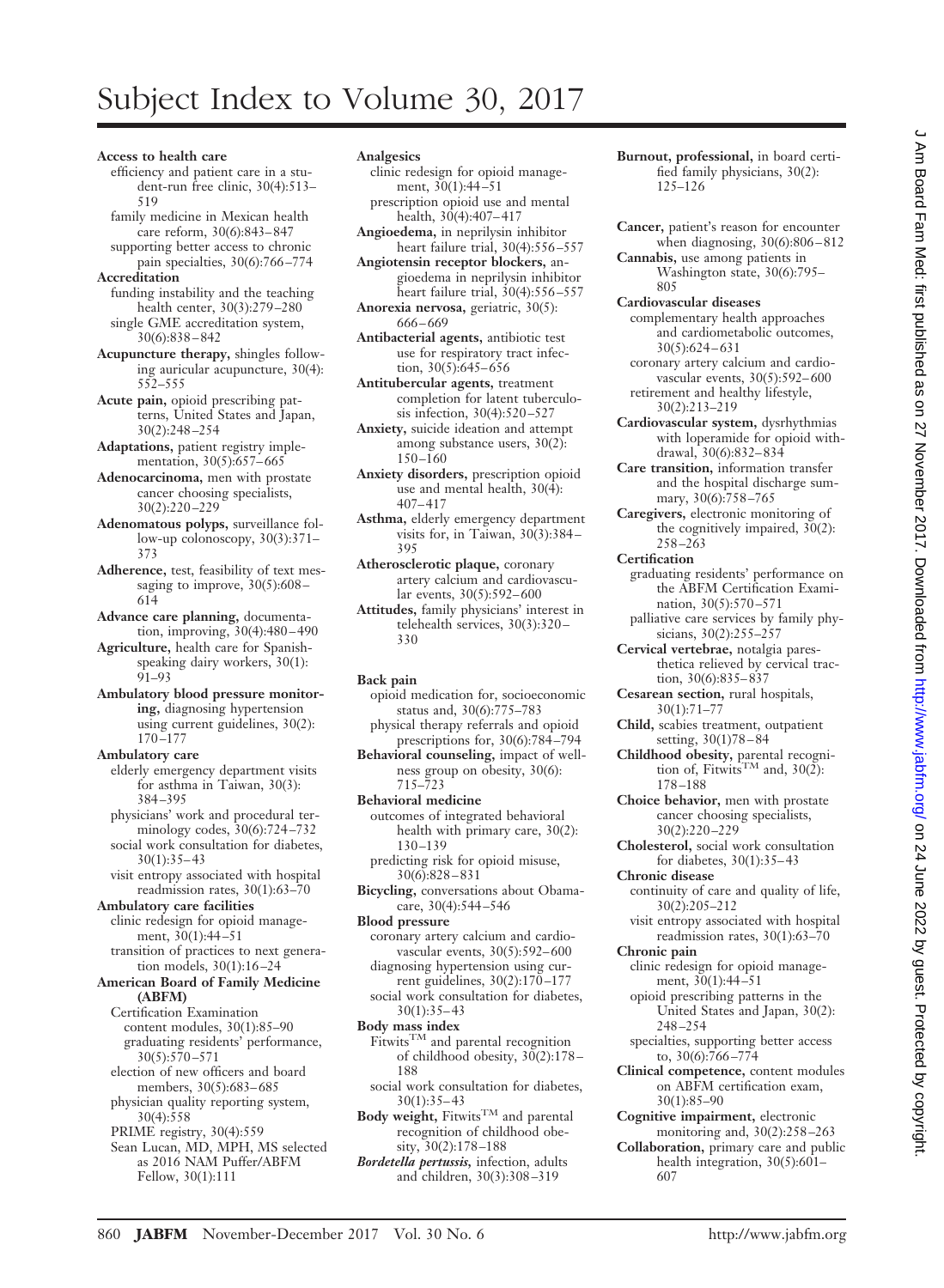- **Colonoscopy,** surveillance follow-up, older adults, 30(3):371–373
- **Colorectal cancer,** surveillance follow-up colonoscopy, older adults, 30(3):371–373
- **Colorectal neoplasms,** rural patient preferences for fecal immunochemical test, 30(5):632– 644

#### **Commentary**

The American Board of Family Medicine: New Tools to Assist Program Directors and Graduates Achieve Success, 30(5):567–569

- Building a Sustainable Primary Care Workforce: Where Do We Go from Here?, 30(2):127–129
- Improving the Health of Patients and Communities: Evolving Practice-based Research (PBR) and Collaboration, 30(5):562–566
- It Matters What Is Measured, 30(1): 8 –9
- Moving Upstream—Health Extension and Primary Care, 30(1):  $10 - 12$
- New "Core Quality Measures": Only a Beginning, 30(1):4 –7
- Uncertainty in Teaching Health Center (THC) Funding: Still Crazy After All These Years, 30(3):275–278
- Who Will Deliver the Babies? Identifying and Addressing Barriers, 30(4):402– 404
- **Communicable diseases,** real time influenza surveillance in primary care, 30(5):615– 623
- **Communication**
- electronic messaging and number of incoming telephone calls, correspondence,  $30(1):109-110$
- older adults' preferences when discussing life expectancy, 30(6): 813– 815
- **Community health,** improving preventive care in rural counties, 30(5):583–591
- **Community health care,** assessing primary care, 30(1):13–15
- **Community health centers** EHR strategies and social determinants of health, 30(4):428 – 447 screening for social determinants of health, 30(4):418-427
- **Community health services,** outcomes of integrated behavioral health with primary care, 30(2): 130 –139
- **Community medicine,** dysrhythmias with loperamide for opioid withdrawal, 30(6):832– 834
- **Comorbidity** continuity of care and quality of life, 30(2):205–212 geriatric anorexia nervosa, 30(5):666 –
- 669 **Complementary health approaches,** cardiometabolic outcomes and,
- $30(5):624 631$ **Continuity of care** efficiency and patient care, studentrun free clinic, 30(4):513–519
- elderly emergency department visits for asthma in Taiwan, 30(3): 384 –395
- and quality of life, 30(2):205–212 visit entropy and hospital readmission rates, 30(1):63–70
- **Conversation analysis,** improving conversations during wellness visits, 30(2):161–169
- **Core quality measures,** new, 30(1):  $4 - 7$
- **Correspondence**
	- clinical diagnosis of bordetella pertussis infection: a systematic review,  $30(5):681-682$
	- patient beliefs have a greater impact than barriers on medication adherence in a community health center, 30(6):848
	- patient-provider communication: does electronic messaging reduce incoming telephone calls?, 30(1):109 –110
	- presenting signs of multiple myeloma and the effect of diagnostic delay on the prognosis, 30(2):265
	- primary care patients' willingness to participate in comprehensive weight loss programs: from the WWAMI Region Practice and Research Network, 30(2):264 – 265
- **Counseling**
- men with prostate cancer choosing specialists, 30(2):220 –229 patient-entered wellness data and preventive care, 30(3):350 –361
- **Cross-cultural comparison,** global health and family medicine, 30(1):104 –108
- **Cross-sectional studies** palliative care services by family physicians, 30(2):255-257
- prescription opioid use and mental health, 30(4):407– 417 retirement and healthy lifestyle, 30(2):213–219
- **Cumulative trauma,** squeak of wrist and intersection syndrome, 30(4):547–551
- **Current procedural terminology,** codes, physicians' work and, 30(6):724–732
- **Dangerous behavior,** electronic monitoring of cognitively impaired, 30(2):258 –263
- **Data collection,** EHR strategies and social determinants of health, 30(4):428 – 447
- **Data display,** dynamic electronic health record note prototype, 30(6):69 1– 700
- **De Quervain disease,** squeak of wrist and intersection syndrome, 30(4):547–551
- **Decision making**
- antibiotic test use for respiratory tract infection, 30(5):645– 656 improving advance care planning documentation, 30(4):480 – 490
- patient knowledge and treatment decisions for prostate cancer, 30(3):288 –297
- patient self-rating of health and family physician ratings, 30(2):196 – 204
- **Delivery of health care**
- implementation and reach of a multisite trial, 30(3):337–349
- increasing family medicine in Mexican health care reform, 30(6): 843– 847
- key messages on integrated care, 30(1): 25–34
- palliative care services by family physicians, 30(2):255-257
- PCP roles in health centers with oral care, 30(4):491–504
- system to improve health care efficiency, from Ecuador, 30(3): 380 –383
- **Demography,** palliative care services by family physicians, 30(2):255– 257
- **Deprescribing,** polypharmacy and potentially inappropriate medication use, 30(4):528 –536
- **Depression**
- health care for Spanish-speaking dairy workers, 30(1):91–93 outcomes, validation of DOC-6©,
- 30(3):281–287 outcomes of integrated behavioral health with primary care, 30(2): 130 –139
- suicide ideation and attempt among substance users,  $30(2):150-160$
- **Dermatology,** scabies treatment, outpatient setting, 30(1)78 – 84
- **Dermoscopy,** therapeutic, for foreign bodies, 30(3):374 –376
- **Diabetes mellitus**
- health care for Spanish-speaking dairy workers, 30(1):91–93 social work consultation for diabetes,  $30(1):35-43$
- **Diagnostic errors,** scabies treatment, outpatient setting, 30(1)78 – 84
- **Diet,** health coaching by medical assistants in primary care, 30(3):362– 370
- **Disclosure,** male patients who perpetrate partner violence, 30(2):  $239 - 247$
- **Disease outbreaks,** real time influenza surveillance in primary care, 30(5):615– 623

## **Documentation**

- advance care planning, improving,  $30(4):480-490$
- dynamic electronic health record note prototype, 30(6):69 1– 700
- **Domestic violence,** male patients who perpetrate partner violence,  $30(2):239 - 247$
- **Drug overdose,** clinic redesign for opioid management, 30(1):44 –51
- **Dyslipidemia,** coronary artery calcium and cardiovascular events, 30(5): 592– 600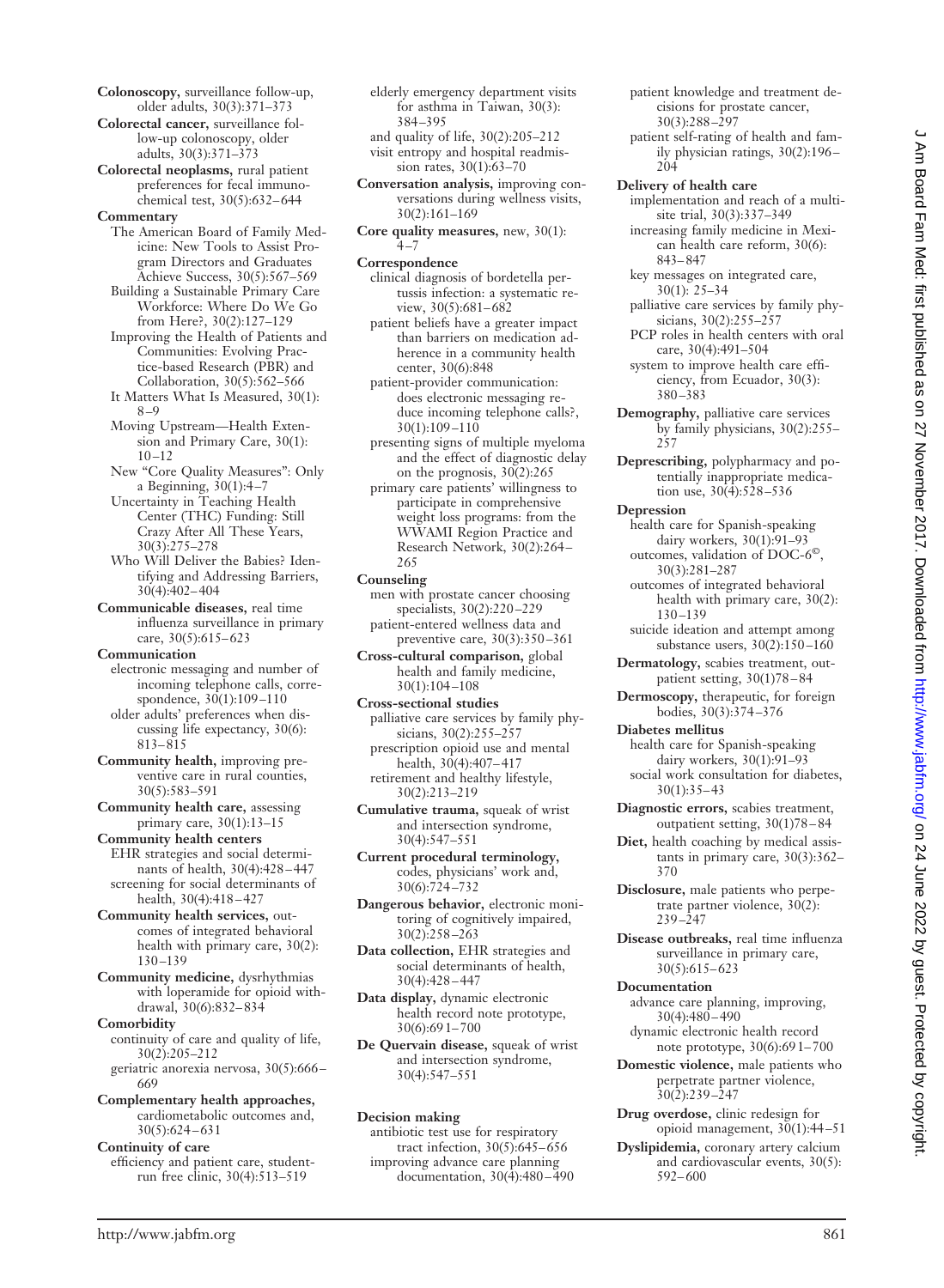**Early detection of cancer,** rural patient preferences for fecal immunochemical test, 30(5):632– 644 **Ecuador,** system to improve health care efficiency, 30(3):380 –383 **Editorial Office News and Notes** Content Usage and the Most Frequently Read Articles of 2016, 30(3):272–274 Peer Reviewers for the Journal of the American Board of Family Medicine in 2016, 30(2):121–125 **Editor's Notes** Improving Family Medicine with Thoughtful Research, 30(2):117– 120 In This Issue: Opiates, Tobacco, Social Determinants of Health, Social Accountability for Non-Profit Hospitals, More on PCMH, and Clinical Topics, 30(4):399 – 401 Multiple Practical Facts and Ideas to Improve Family Medicine Care, 30(6):687– 690 Practice Innovation for Care Integration, Opioid Management, and Quality Measurement in Family Medicine, 30(1):1–3 Research on Clinical Decisions Made Daily in Family Medicine, 30(3): 269 –271 **Education,** efficiency and patient care in a student-run free clinic, 30(4):513–519 **Educational measurement,** content modules on ABFM certification exam, 30(1):85–90 **Electronic cigarettes** in tobacco use counseling, 30(4):448 – 459 use, screening for, during pregnancy, 30(6):743–757 **Electronic health records** dynamic electronic health record note prototype, 30(6):69 1– 700 electronic messaging and number of incoming telephone calls, correspondence, 30(1):109 –110 social work consultation for diabetes,  $30(1):35-43$ strategies, social determinants of health and, 30(4):428 – 447 visit entropy associated with hospital readmission rates, 30(1):63–70 **Emergency departments,** elderly visits, for asthma in Taiwan, 30(3): 384 –395 **Emergency service,** hospital, Latinos and the Affordable Care Act,  $30(1):52-62$ **Emotions,** male patients who perpetrate partner violence, 30(2): 239 –247 **Entropy,** visit, associated with hospital readmission rates, 30(1):63–70 **Errors of omission,** perspectives on, 30(6):733–742 **Ethics,** electronic monitoring of the cognitively impaired, 30(2):258 – 263 **Ethiopia,** family medicine in, 30(5):  $670 - 677$ 

**Ethnic groups,** family medicine faculty diversity lags trend, 30(1):100 – 103

**Exercise**

delivery of health coaching by medical assistants in primary care, 30(3):362–370 retirement and healthy lifestyle, 30(2):213–219

**Family health,** patient beliefs, impact on medication adherence, 30(3): 331–336

**Family medicine,** reflections community clinician discovers primary care research,  $30(5):678-$ 680

conversations about Obamacare, 30(4):544 –546 global health and family medicine,

30(1):104 –108 **Family Medicine Network**

**(FaMe-Net)** patient's reason for encounter when

diagnosing cancer, 30(6):806 – 812

**Family physicians**

antibiotic test use for respiratory tract infection, 30(5):645– 656 board-certified, burnout in, 30(2): 125–126

electronic cigarettes in tobacco use counseling, 30(4):448 – 459

family medicine in Ethiopia, 30(5):  $670 - 677$ 

geriatric anorexia nervosa, 30(5):666 – 669

global health and family medicine, 30(1):104 –108

interest in telehealth services, 30(3): 320–330

maternity care services, rural hospitals, 30(1):71–77

palliative care services by family physicians, 30(2):255-257

physicians' work and procedural terminology codes, 30(6):724 –732

residency graduates' intention to practice obstetrics, 30(4):405– 406

screening for cigarettes, marijuana, and ENDS during pregnancy, 30(6):743–757

therapeutic dermoscopy for foreign bodies, 30(3):374 –376

**Farmers,** health care for Spanishspeaking dairy workers, 30(1): 91–93

**Feces,** scabies treatment, outpatient setting, 30(1)78 – 84

**Feeding and eating disorders,** geriatric anorexia nervosa, 30(5):666 – 669

**Fertilization,** provider type and fertility treatment, 30(2):230 –238

**Follow-up studies** continuity of care and quality of life, 30(2):205–212

suicide ideation and attempt among substance users, 30(2):150 –160

**Foreign bodies,** therapeutic dermoscopy for, 30(3):374 –376

**Gaps in care,** perspectives on errors of omission, 30(6):733–742

**Gastroenterology,** surveillance follow-up colonoscopy, 30(3):371– 373

**Genes,** the "new genetics" in clinical practice, 30(3):377–379

**Genetic heterogeneity,** the "new genetics" in clinical practice, 30(3): 377–379

**Genomics,** standardized medication therapy management plus approach, 30(6):701–714

**Geriatrics**

anorexia nervosa, 30(5):666 – 669 discussing life expectancy, 30(6):813– 815

palliative care services by family physicians, 30(2):255-257 standardized medication therapy

management plus approach, 30(6):701–714 **Global health**

family medicine and, 30(1):104 –108 family medicine in Ethiopia, 30(5):  $670 - 677$ 

**Goals,** delivery of health coaching by medical assistants in primary care, 30(3):362–370

**Government,** maternity care services, rural hospitals,  $30(1):71-77$ 

**Graduate medical education** funding instability and the teaching health center, 30(3):279 –280

graduating residents' performance on the ABFM Certification Examination, 30(5):570 –571

public accountability for hospital nonprofit status, 30(4):537–543 single GME accreditation system, 30(6):838 – 842

**Grants,** health extension and clinical translation science, 30(1):94 –99

**Grounded theory,** male patients who perpetrate partner violence, 30(2):239 –247

**Habits,** delivery of health coaching by medical assistants in primary care, 30(3):362–370

**Health care disparities** complementary health approaches and cardiometabolic outcomes, 30(5):624 – 631

efficiency and patient care in a student-run free clinic, 30(4):513– 519

rural-urban gap in hospital mortality, 30(6):816– 823

**Health care financing,** physicians' work and procedural terminology codes, 30(6):724 –732

**Health care reform,** Mexican, role of family medicine, 30(6):843– 847

**Health care surveys,** information transfer and the hospital discharge summary,  $30(6):758-765$ 

**Health communication,** complementary health approaches and cardiometabolic outcomes, 30(5): 624 – 631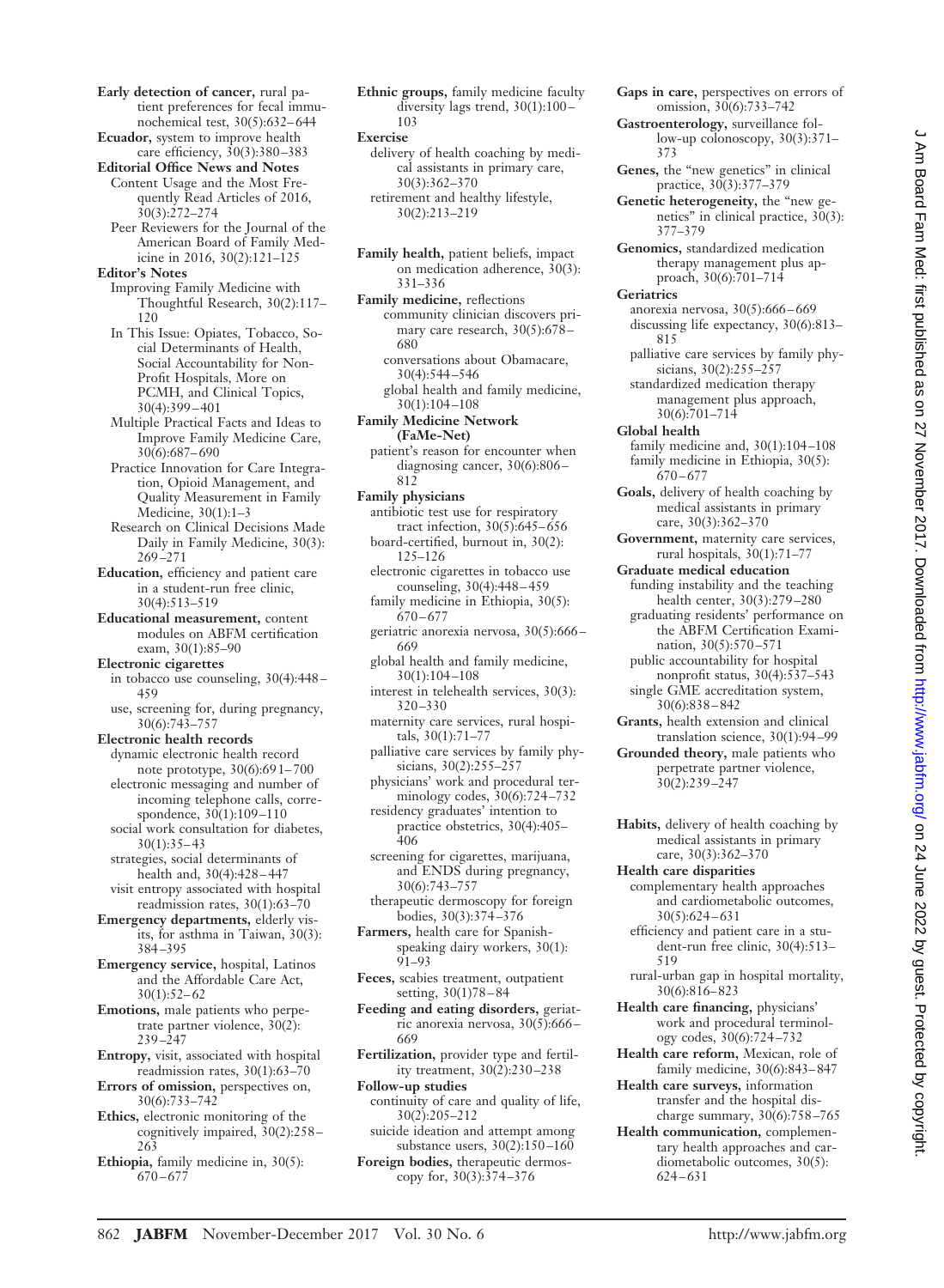- **Health expenditures,** costs of transforming primary care practices to PCMHs, 30(4):460 – 471
- **Health extension,** primary care and, 30(1):10 –12
- **Health facility size,** maternity care services, rural hospitals, 30(1): 71–77
- **Health information technology** feasibility of text messaging to improve test adherence, 30(5):608 – 614
	- information transfer and the hospital discharge summary,  $30(6):758-$ 765
- **Health insurance,** social work consultation for diabetes, 30(1):35–43<br>**Health literacy,** Fitwits<sup>TM</sup> and paren-
- tal recognition of childhood obesity, 30(2):178 –188
- **Health occupations,** transition of practices to next generation models, 30(1):16 –24
- **Health personnel**
	- electronic messaging and number of incoming telephone calls, correspondence,  $30(1):109-110$
- PCP roles in health centers with oral care, 30(4):491–504 transition of practices to next genera-
- tion models, 30(1):16 –24 **Health planning,** public accountability
- for hospital nonprofit status, 30(4):537–543
- **Health policy**
	- costs of transforming primary care practices to PCMHs,  $30(4):460-$ 471
	- increasing family medicine in Mexican health care reform, 30(6): 843– 847

#### **Health priorities**

- health care for Spanish-speaking dairy workers, 30(1):91–93 health extension and clinical transla-
- tion science, 30(1):94 –99 **Health resources**
	- efficiency and patient care in a student-run free clinic, 30(4):513– 519
	- implementation and reach of a multisite trial, 30(3):337–349 PCP roles in health centers with oral
	- care, 30(4):491–504 system to improve health care effi-
	- ciency, from Ecuador, 30(3): 380 –383
- **Health risk appraisal,** improving conversations during wellness visits, 30(2):161–169
- **Health services,** physical therapy referrals and opioids for back pain, 30(6):784 –794
- **Health status** continuity of care and quality of life, 30(2):205–212 patient self-rating of health and fam
	- ily physician ratings, 30(2):196 204
- **Healthy lifestyle,** coaching by medical assistants, primary care, 30(3): 362–370

**Heart failure**

- angioedema in neprilysin inhibitor heart failure trial,  $30(4):556-557$ July medical admissions in teaching
- hospitals, 30(2):189 –195 **Hematologic tests,** antibiotic test use
- for respiratory tract infection,  $30(5): 645 - 656$
- **Hemoglobin A,** social work consultation for diabetes,  $30(1):35-43$
- **Herpes zoster,** shingles following auricular acupuncture, 30(4):552– 555
- **Hispanic Americans** health care for Spanish-speaking dairy workers, 30(1):91–93 Latinos and the Affordable Care Act,  $30(1):52-62$
- **Hospices,** palliative care services by family physicians, 30(2):255–257
- **Hospital mortality,** rural-urban gap,  $30(6):816 - 823$
- **Hospitalists**
	- information transfer and the hospital discharge summary, 30(6):758 – 765
	- rural-urban gap in hospital mortality, 30(6):816 – 823
- **Hospitals**
- July medical admissions in teaching hospitals, 30(2):189 –195
- Latinos and the Affordable Care Act,  $30(1):52-62$ maternity care services, rural hospi-
- tals, 30(1):71–77 visit entropy associated with readmis-
- sion rates, 30(1):63–70
- **House calls,** palliative care services by family physicians, 30(2):255–257
- **Hypertension**
	- diagnosing, using current guidelines,  $30(2):170 - 177$ Spanish-speaking dairy workers, 30(1):91–93
- **Implementation,** patient registry, successful,  $30(\overline{5})$ :657–665
- **Incentive reimbursement,** costs of transforming primary care practices to PCMHs,  $30(4):460-471$
- **Incidence,** scabies treatment, outpatient setting, 30(1)78 – 84
- **Infants,** maternity care services, rural hospitals, 30(1):71–77
- **Infertility,** provider type and fertility treatment, 30(2):230-238
- **Influenza,** surveillance, real time, in primary care, 30(5):615– 623
- **Information storage and retrieval,** information transfer and the hospital discharge summary,  $30(6):758 - 765$
- **Information systems** dynamic electronic health record note prototype, 30(6):69 1– 700 electronic messaging and number of incoming telephone calls, correspondence, 30(1):109 –110
- **Injections,** squeak of wrist and intersection syndrome, 30(4):547–551 **Inpatients,** geriatric anorexia nervosa, 30(5):666 – 669
- **Institute of medicine (U.S.),** public accountability for hospital nonprofit status, 30(4):537–543
- **Insurance**
- coverage, Latinos and the Affordable Care Act, 30(1):52-62
- physicians' work and procedural terminology codes, 30(6):724 –732 **Integrated care,** key messages on,
- 30(1): 25–34 **Integrated health care systems** outcomes of integrated behavioral
- health with primary care, 30(2): 130 –139
- PCP roles in health centers with oral care, 30(4):491–504
- **Integration,** primary care and public health integration, 30(5):601– 607
- **International Classification of Primary Care (ICPC)**
	- patient's reason for encounter when diagnosing cancer, 30(6):806 – 812
- **Internet,** electronic messaging and number of incoming telephone calls, correspondence, 30(1): 109 –110
- **Internship and residency**
- family medicine in Ethiopia, 30(5): 670 – 677 maternity care services, rural hospi-
- tals, 30(1):71–77 **Interpersonal relations,** male patients who perpetrate partner violence, 30(2):239 –247
- **Intersection syndrome,** squeak of
- wrist and, 30(4):547–551 **Isoniazid,** treatment completion for latent tuberculosis infection, 30(4):520 –527
- **Ivermectin,** scabies treatment, outpatient setting, 30(1)78 – 84
- **Japan,** opioid prescribing patterns, 30(2):248 –254
- *Journal of the American Board of Family Medicine (JABFM)* content usage and the most frequently read articles of 2016,  $30(3):272-274$ peer reviewers for, 30(2):121–125
- **Kansas,** electronic cigarettes in tobacco use counseling, 30(4):448 – 459
- **Language,** Latinos and the Affordable Care Act, 30(1):52– 62
- **Latent tuberculosis,** treatment completion for latent tuberculosis infection, 30(4):520 –527
- **Law enforcement,** electronic monitoring of the cognitively impaired, 30(2):258 –263
- **LDL,** social work consultation for diabetes, 30(1):35– 43
- **Leadership,** clinic redesign for opioid management, 30(1):44-51
- **Length of stay,** July medical admissions in teaching hospitals, 30(2):189 –195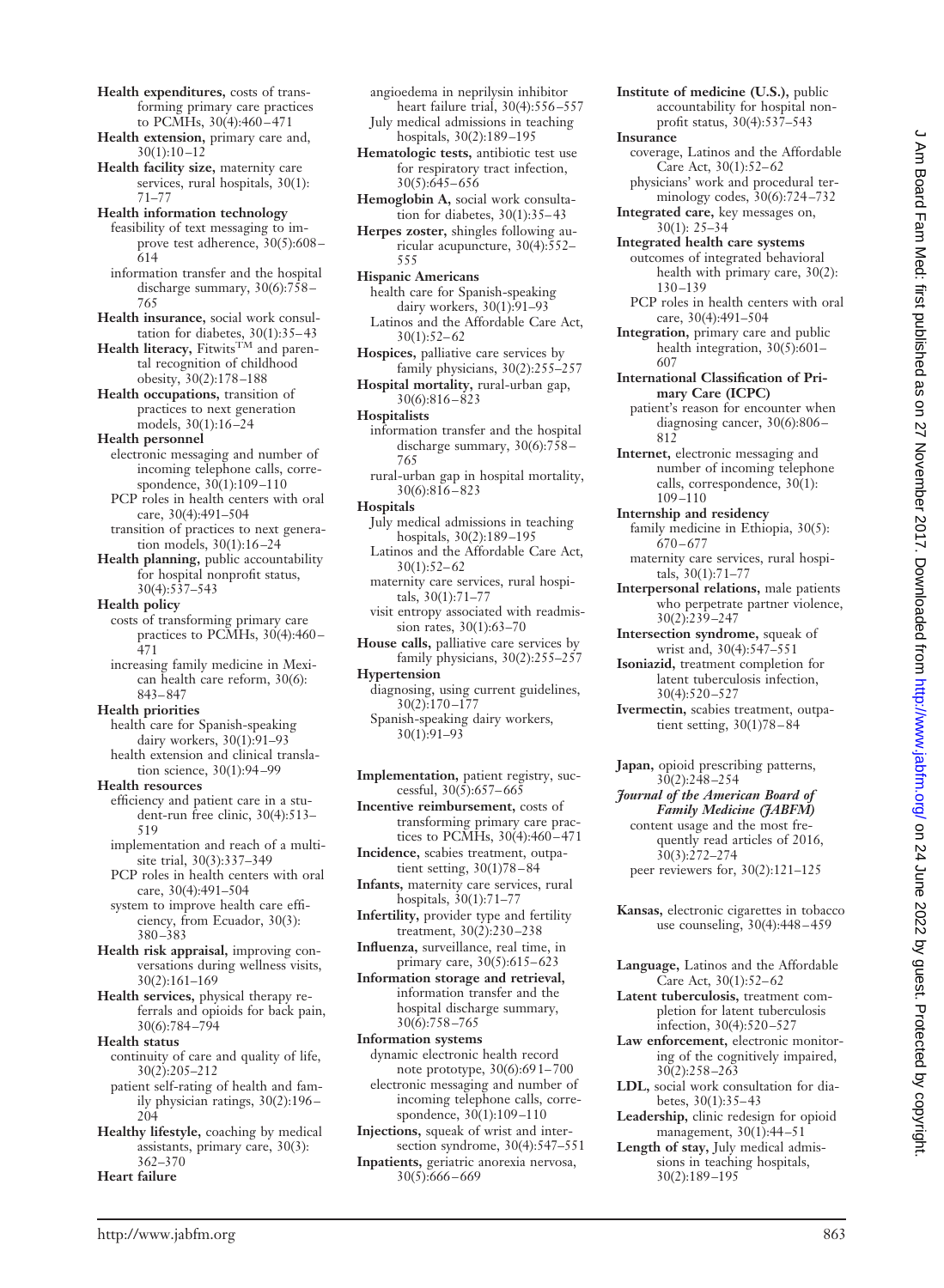**Life expectancy,** older adults' preferences when discussing,  $30(6)$ : 813– 815

**Lifestyle**

- healthy, retirement and, 30(2):213– 219
- patient-entered wellness data and preventive care, 30(3):350 –361
- patient self-rating of health and family physician ratings, 30(2):196 – 204

## **Linear models**

- July medical admissions in teaching hospitals, 30(2):189 –195 polypharmacy and potentially inap-
- propriate medication use, 30(4): 528 –536
- **Live birth,** provider type and fertility treatment, 30(2):230 –238
- **Logistic models** July medical admissions in teaching hospitals, 30(2):189 –195 Latinos and the Affordable Care Act,  $30(1):52-62$
- visit entropy associated with hospital readmission rates, 30(1):63–70
- **Logistic regression** family physicians' interest in telehealth services, 30(3):320 –330 retirement and healthy lifestyle,
- 30(2):213–219 **Loperamide,** for opioid withdrawal, dysrhythmias with, 30(6):832– 834
- **Low back pain,** shingles following auricular acupuncture, 30(4):552– 555
- **Malignancy,** patient's reason for encounter when diagnosing cancer, 30(6):806 – 812

**Marijuana**

- screening for, during pregnancy, 30  $(6): 743 - 757$
- use among patients in Washington state,  $30(6):795-805$
- **Maternal health,** screening for cigarettes, marijuana, and ENDS, 30(6):743–757

**Measurement**

- measuring what matters, 30(1):8 –9 new core quality measures, 30(1):4 –7 **Medicaid,** public accountability for
- hospital nonprofit status, 30(4): 537–543
- **Medical anthropology,** global health and family medicine, 30(1):104 – 108
- **Medical education,** global health and family medicine, 30(1):104 –108
- **Medical faculty,** family medicine faculty diversity lags trend, 30(1): 100 –103
- **Medical genetics,** the "new genetics" in clinical practice, 30(3):377– 379
- **Medical home**
- costs of transforming primary care practices to PCMHs, 30(4):460 – 471
- practice facilitation on high-value change, 30(5):572–582

structure, function, and outcomes of PCMH, 30(4):472– 479

- **Medical informatics,** dynamic electronic health record note prototype, 30(6):69 1– 700
- **Medical records,** patient self-rating of health and family physician ratings, 30(2):196 –204
- **Medical schools,** family medicine faculty diversity lags trend, 30(1):  $100 - 103$
- **Medical students** efficiency and patient care, studentrun free clinic, 30(4):513–519 family medicine faculty diversity lags trend, 30(1):100 –103
- **Medicare**
- public accountability for hospital nonprofit status, 30(4):537–543 standardized medication therapy management plus approach,
- 30(6):701–714 using drug prescribing patterns to identify cost-conscious care, 30(6):824 – 827
- **Medication adherence** complementary health approaches and cardiometabolic outcomes, 30(5):624 – 631
- patient beliefs impact on medication adherence, 30(3):331–336
- **Medication therapy management,** standardized medication therapy management plus approach, 30(6):701–714
- **Mental health**
	- messages on integrated care, 30(1): 25–34
	- predicting risk for opioid misuse with catastrophic thinking, 30(6):828 – 831
	- prescription opioid use and, 30(4):  $407 - 417$
- **Mental health services,** suicide ideation and attempt among substance users,  $30(2):150-160$
- **Mentoring,** delivery of health coaching by medical assistants in primary care, 30(3):362–370
- **Mexico,** role of family medicine in health care reform, 30(6):843– 847
- **Michigan**
- physician and staff acceptance of care manager,  $30(2):140-149$ screening for social determinants of health, 30(4):418-427
- **Microscopy,** scabies treatment, outpatient setting, 30(1)78 – 84
- **Minority groups,** family medicine faculty diversity lags trend, 30(1): 100 –103
- **Missed care,** perspectives on errors of omission, 30(6):733–742
- **Mites,** scabies treatment, outpatient setting, 30(1):78 – 84
- **Morbidity,** geriatric anorexia nervosa, 30(5):666 – 669
- **Motivation**
- electronic messaging and number of incoming telephone calls, correspondence, 30(1):109 –110

treatment completion for latent tuberculosis, 30(4):520 –527

- **Motivational interviewing,** patient self-rating of health and family physician ratings, 30(2):196 –204
- **Multi-sector,** primary care and public health integration, 30(5):601– 607
- **Mutation,** the "new genetics" in clinical practice, 30(3):377–379
- **Myocardial infarction,** July medical admissions in teaching hospitals, 30(2):189 –195

## **Needs assessment**

- efficiency and patient care in a student-run free clinic, 30(4):513– 519
- public accountability for hospital nonprofit status, 30(4):537–543
- **Neprilysin,** angioedema in neprilysin inhibitor heart failure trial, 30(4):556 –557
- **New Mexico,** health extension and clinical translation science, 30(1): 94 –99
- **Nicotine,** electronic cigarettes in tobacco use counseling, 30(4):448 – 459
- **Nursing homes,** palliative care services by family physicians, 30(2):255– 257

## **Obesity**

- childhood, parental recognition of, Fitwits<sup>TM</sup> and,  $30(2)$ :178-188 impact of wellness group visit model
- on, 30(6):715–723 **Obstetrics**
	- maternity care services, rural hospitals,  $30(1):71-7$
	- residency graduates' intention to practice, 30(4):405– 406 screening for cigarettes, marijuana,
	- and ENDS during pregnancy, 30(6):743–757
- **Occult blood,** rural patient preferences for fecal immunochemical test, 30(5):632– 644
- **Odds ratio,** visit entropy associated with hospital readmission rates, 30(1):63–70
- **Opioid analgesics**
- for back pain, physical therapy referrals and, 30(6):784 –794
- for back pain, socioeconomic status and, 30(6):775–783
- opioid prescribing patterns in the United States and Japan, 30(2): 248 –254
- prescription opioid use and mental health, 30(4):407-417
- supporting better access to chronic pain specialties, 30(6):766 –774
- **Opioid-related disorders** clinic redesign for opioid manage-
- ment, 30(1):44 –51 opioid prescribing patterns in the
- United States and Japan, 30(2): 248 –254 prescription opioid use and mental
- health, 30(4):407– 417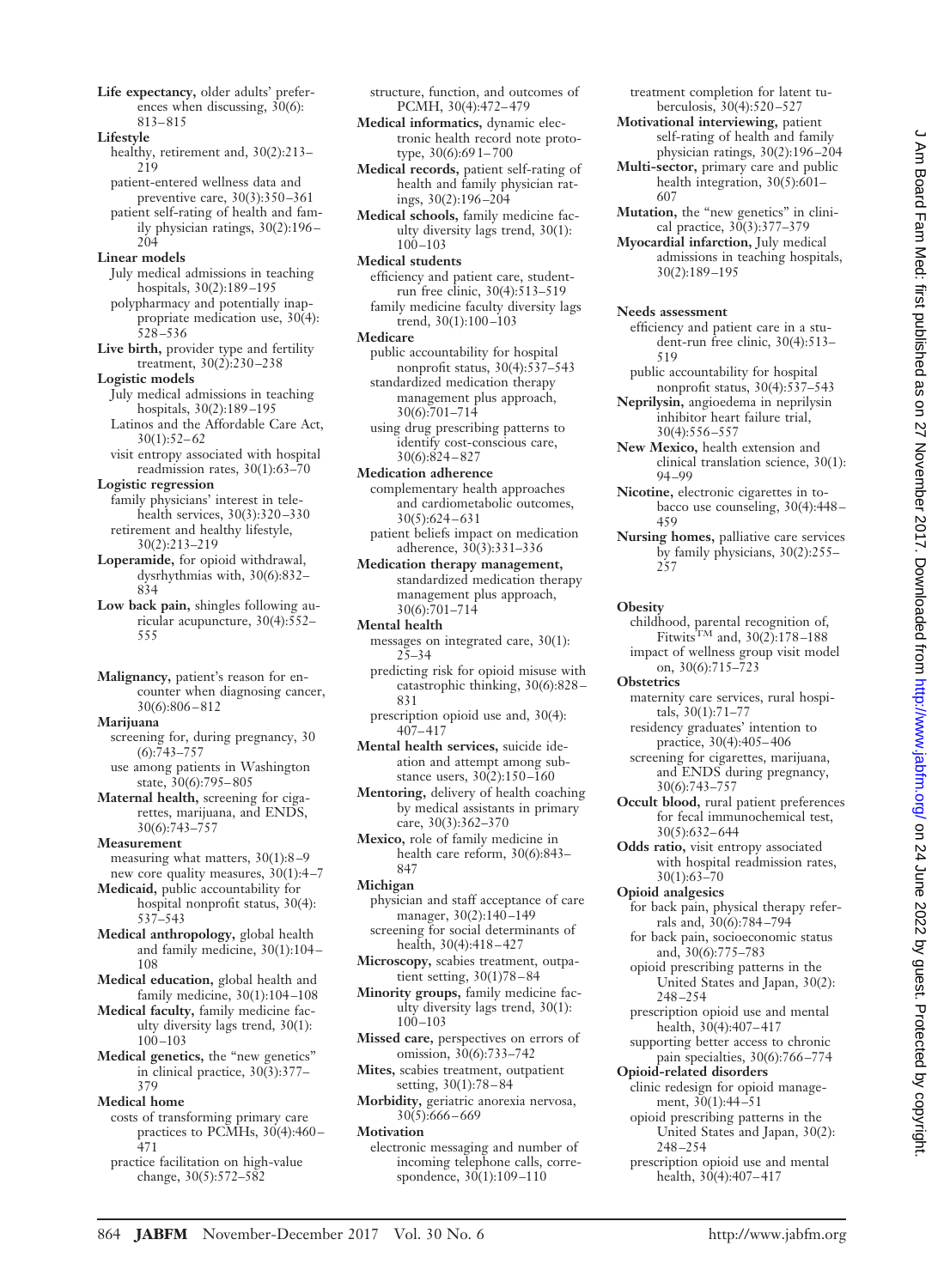clinic redesign for opioid management,  $30(1):44-51$ supporting better access to chronic

pain specialties, 30(6):766-774 withdrawal, loperamide for, dysrhythmias with, 30(6):832– 834

**Oral health,** PCP roles in health centers with oral care, 30(4):491– 504

**Oregon,** opioid prescribing patterns, 30(2):248 –254

**Osteopathic medicine,** single GME accreditation system, 30(6):838 – 842

**Outcome assessment,** understanding structure, function, and outcomes of PCMH, 30(4):472– 479

**Outcomes,** depression, validation of DOC-6©, 30(3):281–287

**Outpatients** scabies treatment, outpatient setting,  $30(1)78 - 84$ 

social work consultation for diabetes,  $30(1):35-43$ 

**Outreach,** improving preventive care in rural counties, 30(5):583–591

**Pain,** squeak of wrist and intersection syndrome, 30(4):547–551

## **Pain management**

predicting risk for opioid misuse with catastrophic thinking, 30(6):828 – 831

prescription opioid use and mental health, 30(4):407– 417

**Palliative care** improving advance care planning documentation, 30(4):480 – 490 palliative care services by family physicians, 30(2):255-257

**Pathophysiology,** notalgia paresthetica relieved by cervical traction, 30(6):835– 837

**Patient appointments,** improving advance care planning documentation,  $30(4):480-490$ 

**Patient care,** dysrhythmias with loperamide for opioid withdrawal, 30(6):832– 834

**Patient care management** PCP roles in health centers with oral care, 30(4):491–504 physician and staff acceptance of care

manager, 30(2):140-149 **Patient care team**

implementation and reach of a multisite trial, 30(3):337–349 physician and staff acceptance of care

manager, 30(2):140-149 **Patient-centered care**

assessing primary care, 30(1):13–15 costs of transforming primary care practices to PCMHs, 30(4):460 – 471

practice facilitation on high-value change, 30(5):572–582

transition of practices to next generation models, 30(1):16 –24

understanding structure, function, and outcomes of PCMH, 30(4): 472– 479

visit entropy associated with hospital readmission rates, 30(1):63–70

**Patient discharge,** information transfer and the hospital discharge summary, 30(6):758-765

**Patient engagement,** feasibility of text messaging to improve test adherence,  $30(5):608 - 614$ 

**Patient goals,** improving conversations during wellness visits, 30(2):161– 169

**Patient preference** antibiotic test use for respiratory tract infection, 30(5):645– 656 rural patient preferences for fecal immunochemical test, 30(5):632– 644

**Patient Protection and Affordable Care Act (ACA)** conversations about Obamacare,

30(4):544 –546 funding instability and the teaching health center, 30(3):279 –280

Latinos and,  $30(1):52-62$ 

public accountability for hospital nonprofit status, 30(4):537–543 transition of practices to next generation models, 30(1):16 –24

**Patient readmission,** visit entropy associated with hospital readmission rates, 30(1):63–70

**Patient-reported outcome measures,** continuity of care and quality of life, 30(2):205–212

**Patient safety,** perspectives on errors of omission, 30(6):733–742

**Patient satisfaction** transition of practices to next generation models, 30(1):16 –24

understanding structure, function, and outcomes of PCMH, 30(4): 472– 479

**Pay for performance,** practice facilitation on high-value change, 30(5):572–582

**Permethrin,** scabies treatment, outpatient setting, 30(1)78 – 84

**Personnel,** clinic redesign for opioid management, 30(1):44-51

**Pharmacists,** standardized medication therapy management plus approach, 30(6):701-714

**Pharmacogenomic analysis,** standardized medication therapy management plus approach, 30(6): 701–714

**Pharmacology,** standardized medication therapy management plus approach, 30(6):701–714

**Philadelphia,** PCPs help patients choose prostate cancer treatment, 30(3):298 –307

**Physical therapy modalities,** opioid prescriptions for back pain and, 30(6):784 –794

**Physician-patient relations** improving conversations during wellness visits, 30(2):161–169 patient self-rating of health and family physician ratings, 30(2):196 – 204

**Physicians,** polypharmacy and potentially inappropriate medication use,  $30(4)$ :  $528 - 536$ 

**Physician's office,** physicians' work and procedural terminology codes, 30(6):724 –732

**Physicians' practice patterns,** physicians' work and procedural terminology codes, 30(6):724 –732

**Pneumonia,** July medical admissions in teaching hospitals, 30(2):189 – 195

**Point-of-care systems** antibiotic test use for respiratory tract infection, 30(5):645– 656 provider type and fertility treatment, 30(2):230 –238

- **Polymerase chain reaction,** real time influenza surveillance in primary care, 30(5):615-623
- **Polypharmacy,** and potentially inappropriate medication use,  $30(4)$ :  $528 - 536$
- Portion size, Fitwits<sup>TM</sup> and parental recognition of childhood obesity, 30(2):178-188
- **Potentially inappropriate medication list,** polypharmacy and, 30(4): 528 –536
- **Practice-based research** antibiotic test use for respiratory tract infection, 30(5):645– 656 a community clinician discovers pri
	- mary care research, 30(5):678 680

coronary artery calcium and cardiovascular events, 30(5):592– 600

key messages on integrated care, 30(1): 25–34

- real time influenza surveillance in primary care, 30(5):615– 623
- **Practice facilitation,** on high-value change, 30(5):572–582
- **Practice management**
	- costs of transforming primary care practices to PCMHs, 30(4):460-471
	- physicians' work and procedural terminology codes, 30(6):724 –732

## **Pregnancy**

- maternity care services, rural hospitals, 30(1):71–77
- provider type and fertility treatment, 30(2):230 –238
- residency graduates' intention to practice obstetrics, 30(4):405– 406
- screening for cigarettes, marijuana, and ENDS during pregnancy, 30(6):743–757
- **Prenatal diagnosis,** the "new genetics" in clinical practice, 30(3):377– 379
- **Prescription drugs,** using drug prescribing patterns to identify cost-conscious care, 30(6):824 – 827

## **Prescriptions**

antibiotic test use for respiratory tract infection, 30(5):645– 656 clinic redesign for opioid management, 30(1):44 –51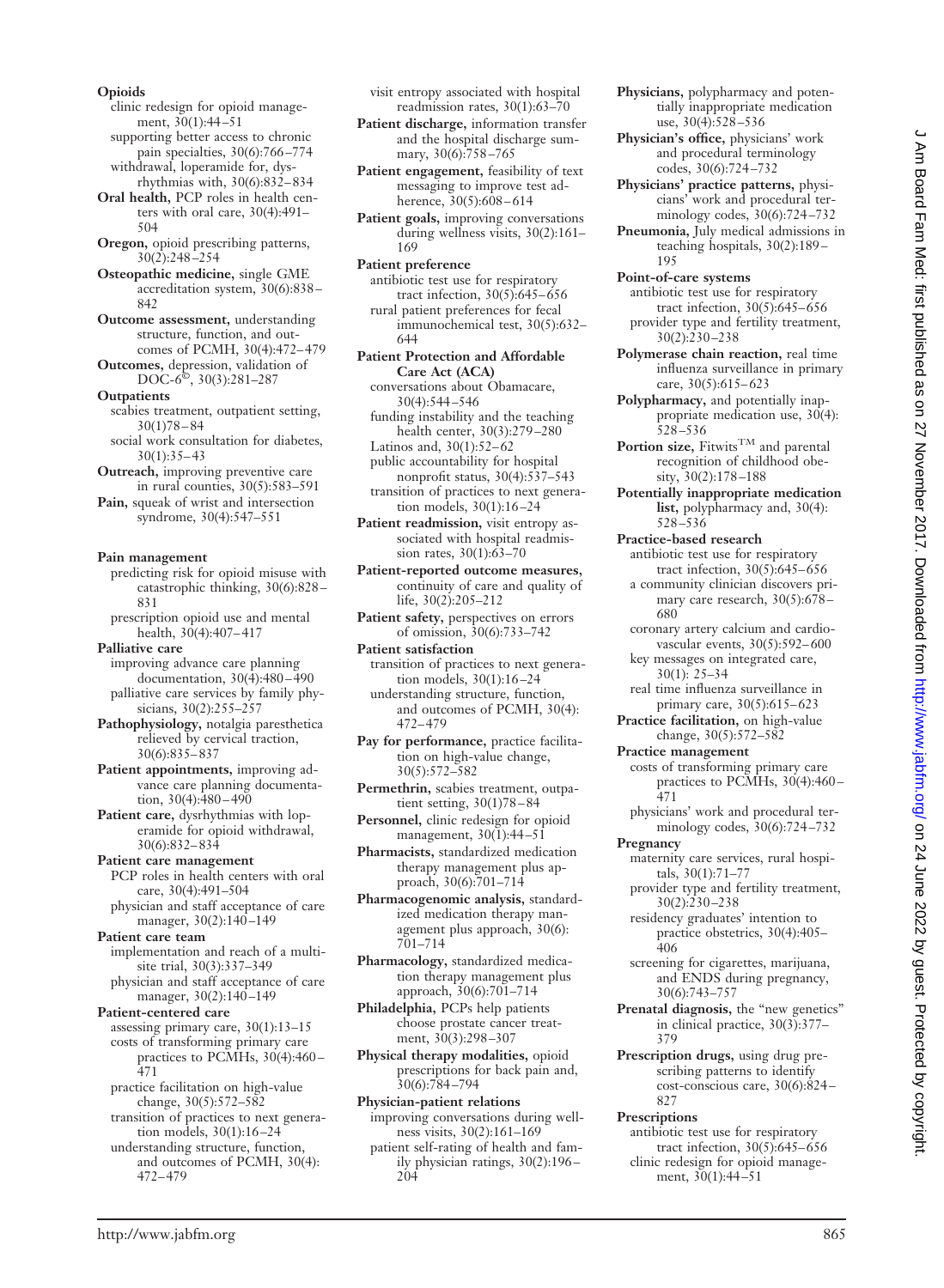- opioid prescribing patterns in the United States and Japan, 30(2): 248 –254
- prescription opioid use and mental health, 30(4):407-417
- **Prevalence,** burnout in board-certified family physicians, 30(2):125–126
- **Prevention,** improving preventive care in rural counties, 30(5):583–591
- **Preventive care**
	- improving, in rural counties, 30(5): 583–591
	- patient-entered wellness data and, 30(3):350 –361

## **Primary care physicians**

a community clinician discovers primary care research, 30(5):678 – 680

- funding instability and the teaching health center, 30(3):279 –280 help patients choose prostate cancer
- treatment, 30(3):298 –307 information transfer and the hospital
- discharge summary, 30(6):758 765
- interest in telehealth services, 30(3): 320 –330
- men with prostate cancer choosing specialists, 30(2):220 –229 palliative care services, 30(2):255–257

#### **Primary health care**

- assessing primary care, 30(1):13–15 cannabis use among patients in Washington state, 30(6):795– 805 clinic redesign for opioid manage-
- ment, 30(1):44-51 coronary artery calcium and cardio-
- vascular events, 30(5):592– 600 costs of transforming primary care
- practices to PCMHs, 30(4):460-471
- delivery of health coaching by medical assistants, 30(3):362–370 depression outcomes, validation of
- DOC-6©, 30(3):281–287 diagnosing hypertension using cur-
- rent guidelines, 30(2):170 –177 dysrhythmias with loperamide for opioid withdrawal, 30(6):832–
- 834 EHR strategies and social determi-
- nants of health, 30(4):428 447 global health and family medicine, 30(1):104 –108
- health extension and, 30(1):10 –12
- implementation and reach of a multisite trial, 30(3):337–349
- improving advance care planning documentation, 30(4):480 – 490
- improving preventive care in rural counties, 30(5):583–591
- improving conversations during wellness visits, 30(2):161–169 key messages on integrated care,
- 30(1): 25–34
- older adults' preferences when discussing life expectancy, 30(6): 813– 815
- opioid prescribing patterns in the United States and Japan, 30(2): 248 –254
- outcomes of integrated behavioral health with primary care, 30(2): 130 –139
- patient-entered wellness data and preventive care, 30(3):350 –361
- patient's reason for encounter when diagnosing cancer, 30(6):806 – 812
- PCP roles in health centers with oral care, 30(4):491–504
- PCPs help patients choose prostate cancer treatment, 30(3):298 –307 perspectives on errors of omission,
- 30(6):733–742 physician and staff acceptance of care manager, 30(2):140-149
- physicians' work and procedural terminology codes, 30(6):724 –732
- public accountability for hospital nonprofit status, 30(4):537–543
- public health integration and, 30(5): 601– 607
- real time influenza surveillance in, 30(5):615– 623
- screening for cigarettes, marijuana, and ENDS during pregnancy, 30(6):743–757
- social work consultation for diabetes,  $30(1):35-43$
- standardized medication therapy management plus approach, 30(6):701–714
- successful patient registry implementation,  $30(5):657-665$
- suicide ideation and attempt among substance users, 30(2):150-160
- supporting better access to chronic pain specialties, 30(6):766 –774
- surveillance follow-up colonoscopy in older adults, 30(3):371–373
- system to improve health care efficiency, from Ecuador, 30(3): 380 –383
- transition of practices to next generation models, 30(1):16 –24
- understanding structure, function, and outcomes of PCMH, 30(4): 472– 479
- visit entropy associated with hospital readmission rates, 30(1):63–70
- **Privacy,** electronic monitoring of the cognitively impaired, 30(2):258 – 263
- **Process,** successful patient registry implementation, 30(5):657-665
- **Process assessment,** understanding structure, function, and outcomes of PCMH, 30(4):472– 479
- **Program evaluation,** family medicine in Ethiopia, 30(5):670 – 677
- **Prostate cancer**
- choosing specialists, 30(2):220 –229 patient knowledge and treatment decisions, 30(3):288 –297 PCPs help patients choose prostate
- cancer treatment, 30(3):298 –307 **Protein-energy malnutrition,** geriatric
- anorexia nervosa, 30(5):666 669 **Pruritus**
	- notalgia paresthetica relieved by cervical traction, 30(6):835– 837 scabies treatment, outpatient setting,  $30(1)78 - 84$

## **Public health**

- primary care and public health integration, 30(5):601-607 real time influenza surveillance in
- primary care, 30(5):615-623 retirement and healthy lifestyle,
- 30(2):213–219 suicide ideation and attempt among substance users,  $30(2):150-160$
- system to improve health care efficiency, from Ecuador, 30(3): 380 –383

### **Qualitative research**

- male patients who perpetrate partner violence, 30(2):239 –247 perspectives on errors of omission, 30(6):733–742
- supporting better access to chronic pain specialties, 30(6):766 –774

### **Quality improvement**

- efficiency and patient care in a student-run free clinic, 30(4):513– 519
- feasibility of text messaging to improve test adherence, 30(5):608 – 614
- implementation and reach of a multisite trial, 30(3):337–349
- understanding structure, function, and outcomes of PCMH, 30(4): 472– 479
- **Quality of health care**
- continuity of care and quality of life, 30(2):205–212
- efficiency and patient care in a student-run free clinic, 30(4):513– 519
- patient-entered wellness data and
- preventive care, 30(3):350 –361 understanding structure, function, and outcomes of PCMH, 30(4): 472– 479
- **Quality of life**
	- continuity of care and, 30(2):205–212 suicide ideation and attempt among substance users, 30(2):150 –160

## **Referral and consultation**

- antibiotic test use for respiratory tract infection,  $30(5)$ :645–656 EHR strategies and social determinants of health, 30(4):428 – 447 men with prostate cancer choosing
- specialists, 30(2):220 –229 social work consultation for diabetes,
- $30(1):35-43$

# **Registries**

- clinic redesign for opioid management,  $30(1):44-51$ successful patient registry implementation, 30(5):657-665
- **Regression analysis,** suicide ideation and attempt among substance users,  $30(\overline{2})$ :150-160

## **Research**

clinic redesign for opioid management, 30(1):44 –51 men with prostate cancer choosing specialists, 30(2):220 –229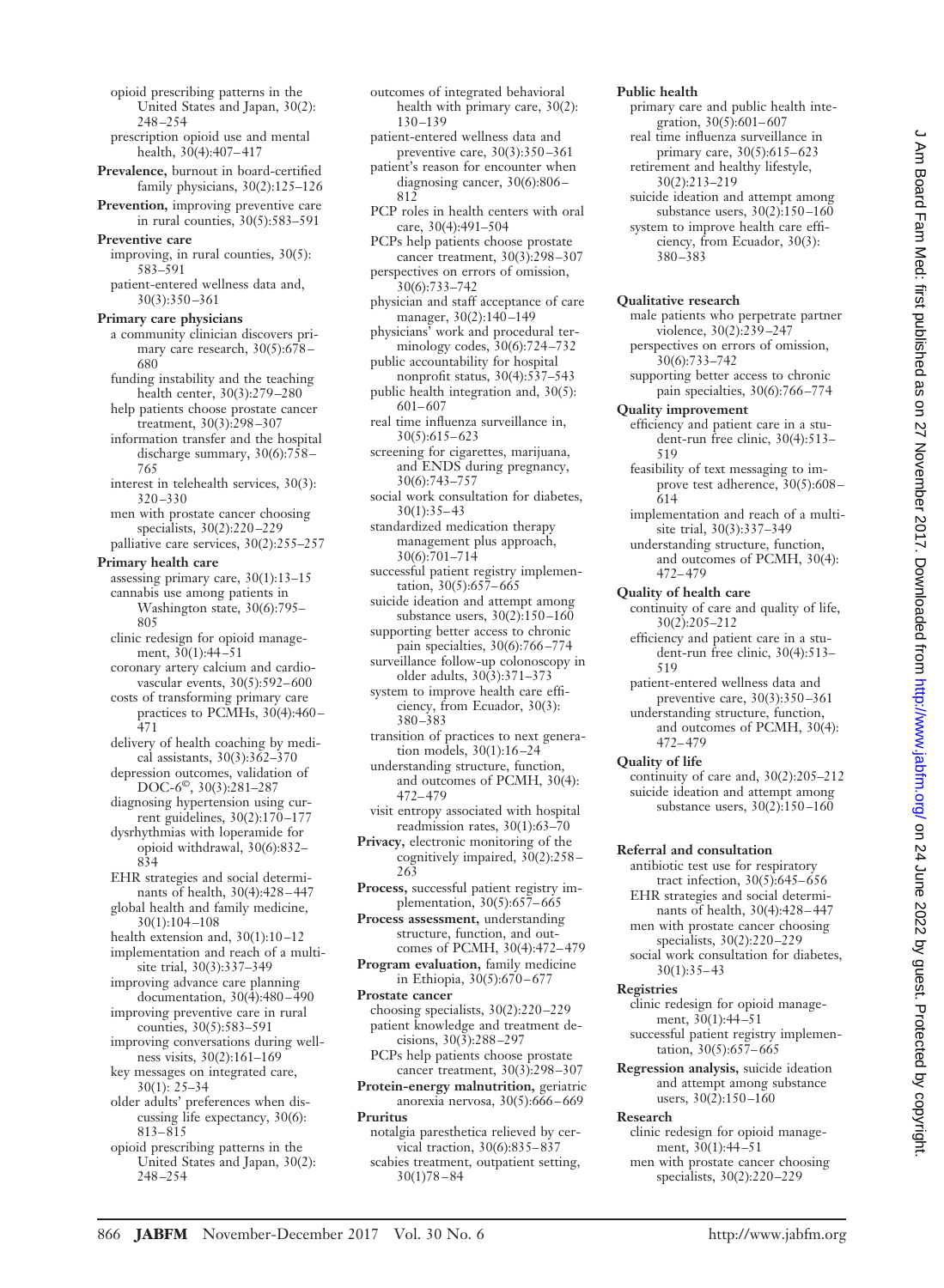- **Research personnel,** health extension and clinical translation science, 30(1):94 –99
- **Respiratory tract infection,** antibiotic test use for, 30(5):645– 656
- **Retirement,** and healthy lifestyle, 30(2):213–219

**Retrospective studies**

- depression, outcomes, validation of DOC-6©, 30(3):281–287 elderly emergency department visits
- for asthma in Taiwan, 30(3): 384 –395
- electronic messaging and number of incoming telephone calls, correspondence, 30(1):109-110 patient-entered wellness data and
- preventive care, 30(3):350 –361 provider type and fertility treatment,
- $30(2):230 238$ scabies treatment, outpatient setting,
- 30(1)78 84 social work consultation for diabetes,  $30(1):35-43$
- treatment completion for latent tuberculosis infection, 30(4):520 – 527
- **Review of systems (ROS),** measuring what matters, 30(1):8-9
- **Rifampin,** treatment completion for latent tuberculosis infection, 30(4):520 –527
- **Rifapentine,** treatment completion for latent tuberculosis infection, 30(4):520 –527

## **Risk**

- electronic cigarettes in tobacco use counseling, 30(4):448 – 459 electronic monitoring of the cognitively impaired, 30(2):258 –263 visit entropy associated with hospital
- readmission rates, 30(1):63–70 **Risk assessment,** polypharmacy and
- potentially inappropriate medication use,  $30(4):528-536$ **Risk factors**
- coronary artery calcium and cardiovascular events, 30(5):592– 600 retirement and healthy lifestyle, 30(2):213–219
- social work consultation for diabetes,  $30(1):35-43$
- **Rural health**
	- feasibility of text messaging to improve test adherence, 30(5):608 – 614
- rural-urban gap in hospital mortality, 30(6):816 – 823
- **Rural hospitals,** maternity care services, 30(1):71–77
- **Rural population,** system to improve health care efficiency, from Ecuador, 30(3):380-383
- **Scabies,** treatment, outpatient setting, 30(1)78 – 84
- **Screening** cannabis use among patients in Washington state, 30(6):795– 805
	- for cigarettes, marijuana, and ENDS during pregnancy, 30(6):743–757

for social determinants of health, 30(4):418 – 427

- **Self care,** delivery of health coaching by medical assistants in primary care, 30(3):362–370
- **Self report,** continuity of care and quality of life, 30(2):205–212
- **Skin diseases,** treatment, outpatient setting, 30(1)78 – 84
- **Smoking cessation,** electronic cigarettes in tobacco use counseling, 30(4):448 – 459
- **Social determinants of health** EHR strategies and, 30(4):428 – 447 screening for, 30(4):418 – 427 social work consultation for diabetes,
	- $30(1):35-43$ socioeconomic status and opioid medication for back pain, 30(6):
- 775–783 **Social work,** consultation for diabetes, 30(1):35– 43
- **Socioeconomic status,** and opioid medication for back pain, 30(6): 775–783
- **Special communications**
- health extension and clinical and translational science: an innovative strategy for community engagement, 30(1):94 –99
- increased public accountability for hospital nonprofit status: potential impacts on residency positions, 30(4):537–543
- the "new genetics" in clinical practice, 30(3):377–379
- the single graduate medical education (GME) accreditation system will change the future of the family medicine workforce, 30(6):838 – 842
- **Specialization,** men with prostate cancer choosing specialists, 30(2): 220 –229
- **Spinal diseases,** notalgia paresthetica relieved by cervical traction, 30(6):835– 837
- **Sports medicine,** squeak of wrist and intersection syndrome, 30(4): 547–551
- **Spouse abuse,** male patients who perpetrate partner violence, 30(2): 239 –247
- **Stewards,** using drug prescribing patterns to identify cost-conscious care, 30(6):824 – 827
- **Street drugs,** suicide ideation and attempt among substance users,  $30(2):150 - 160$
- **Student-run clinics,** efficiency and patient care, 30(4):513–519
- **Substance abuse,** predicting risk for opioid misuse with catastrophic thinking, 30(6):828 – 831
- **Substance-related disorders,** suicide ideation and attempt among substance users, 30(2):150-160
- **Substance withdrawal syndrome,** dysrhythmias with loperamide for opioid withdrawal, 30(6):832– 834
- **Suicidal ideation,** among substance users, 30(2):150-160
- **Suicide,** attempt, among substance users,  $30(\overline{2})$ :150-160
- **Surveys and questionnaires**
	- burnout in board-certified family physicians, 30(2):125–126 continuity of care and quality of life,
	- 30(2):205–212 costs of transforming primary care
	- practices to PCMHs, 30(4):460 471
	- diagnosing hypertension using current guidelines, 30(2):170 –177
	- electronic cigarettes in tobacco use counseling, 30(4):448 – 459
	- family physicians' interest in telehealth services, 30(3):320–330<br>Fitwits<sup>TM</sup> and parental recognition
	- of childhood obesity,  $30(2):178$ -188
	- Latinos and the Affordable Care Act,  $30(1):52-62$
	- maternity care services, rural hospitals, 30(1):71–77
	- opioid prescribing patterns in the United States and Japan, 30(2): 248 –254
	- outcomes of integrated behavioral health with primary care, 30(2): 130 –139
	- patient beliefs impact on medication adherence, 30(3):331–336
	- patient self-rating of health and family physician ratings, 30(2):196 – 204
	- PCPs help patients choose prostate cancer treatment, 30(3):298 –307
	- physician and staff acceptance of care manager, 30(2):140-149
	- polypharmacy and potentially inappropriate medication use,  $30(4)$ :  $528 - 536$
	- prescription opioid use and mental health, 30(4):407-417
	- provider type and fertility treatment,  $30(2):230 - 238$
	- surveillance follow-up colonoscopy in older adults, 30(3):371–373
- **Symptoms,** patient's reason for encounter when diagnosing cancer, 30(6):806 – 812
- **Taiwan,** elderly emergency department visits for asthma, 30(3):384 –395
- **Tax exemption,** public accountability for hospital nonprofit status, 30(4):537–543
- **Teaching,** July medical admissions in teaching hospitals, 30(2):189 – 195
- **Teaching Health Center (THC),** funding, commentary, 30(3): 275–278
- **Telemedicine,** family physicians' interest in telehealth services, 30(3): 320 –330
- **Telephone**
	- delivery of health coaching by medical assistants in primary care, 30(3):362–370
	- electronic messaging and number of incoming calls, correspondence, 30(1):109 –110